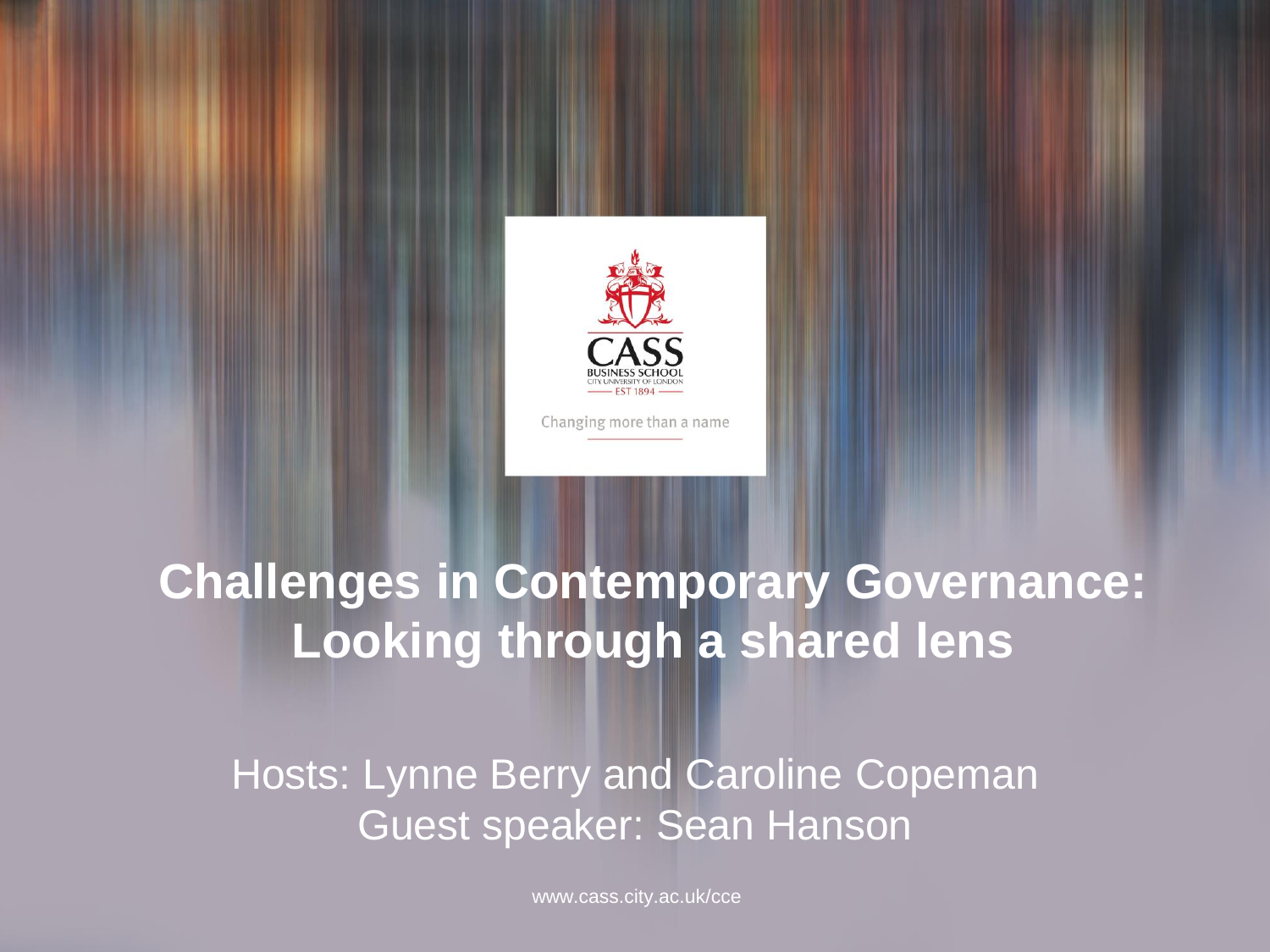# **Challenges in contemporary governance Looking through a shared lens**

Five explorations:

■Relationships between large and small nonprofits ■Partnerships and collaborations ■Organisation change and culture ■Strategic leadership ■Leading in turmoil

■Reflections – themes and insights

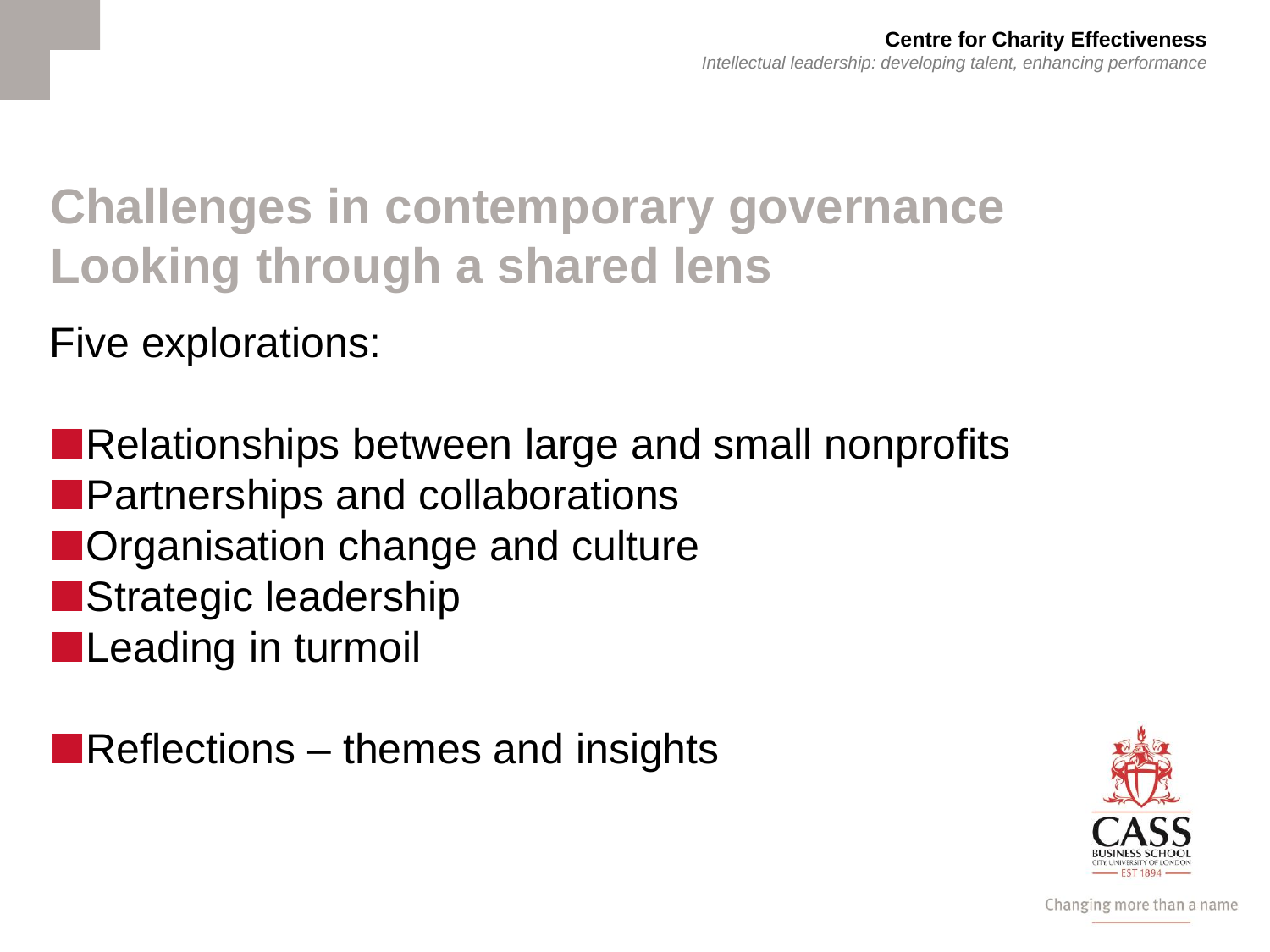### **The real art of leadership is asking better questions!**



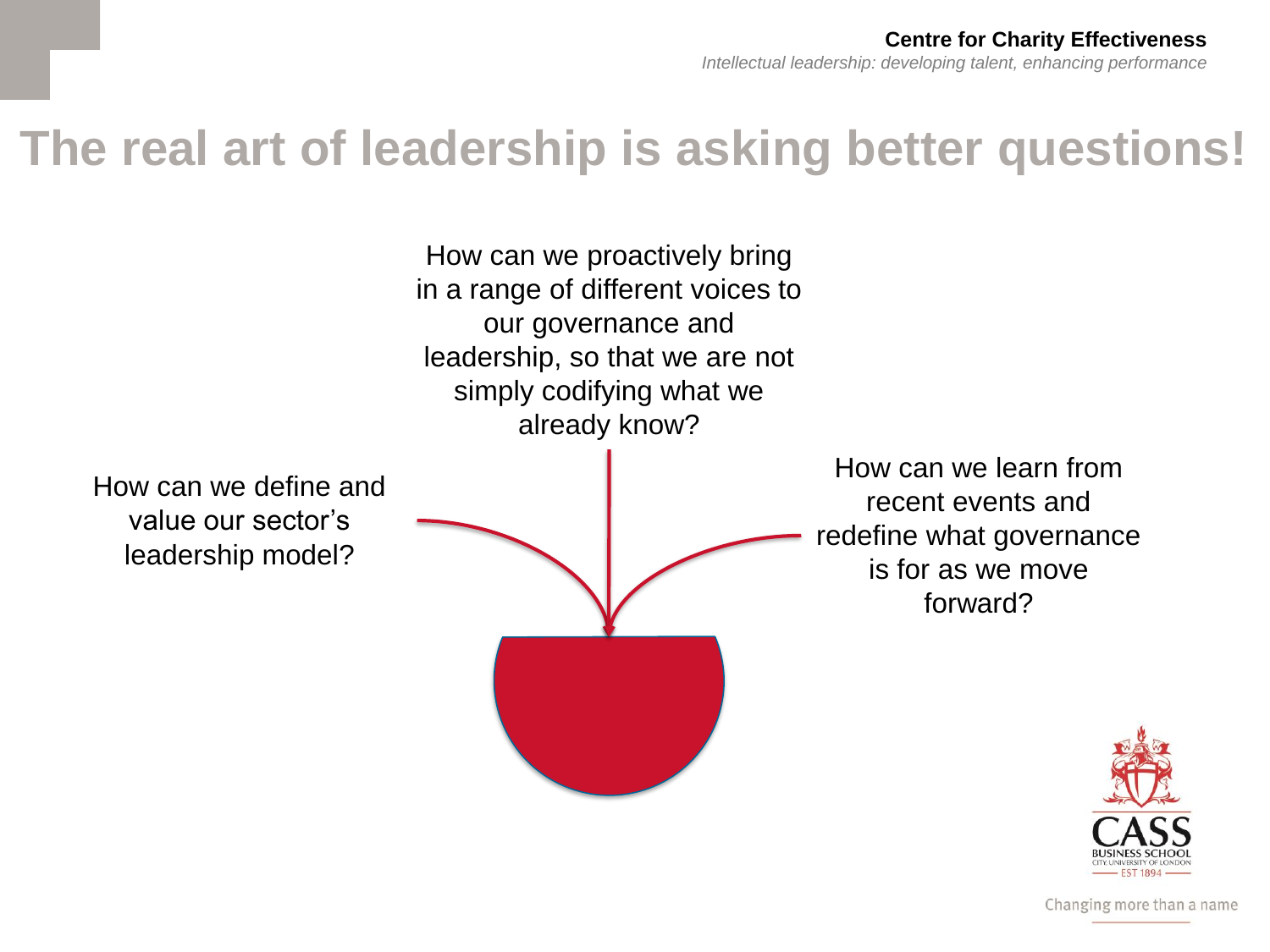# **How can we learn from recent events and redefine what governance is for as we move forward?**

There's lots to think about here including:

■The notion of shared leadership at the top and what that might look like for your charity:

**[BBG: Developing the whole top team](https://www.cass.city.ac.uk/faculties-and-research/centres/cce/toolkits-and-guides/building-better-governance)** 

**[Trustee Exchange session a](https://www.cass.city.ac.uk/faculties-and-research/centres/cce/reports-and-research)bout the Chair/CE partnership in** crisis

■More agile governance practices and behaviours ■[McKinsey's 'What next for Boards of Directors?'](https://www.mckinsey.com/business-functions/strategy-and-corporate-finance/our-insights/how-boards-have-risen-to-the-covid-19-challenge-and-whats-next) ■[Association of Chairs survey findings](https://www.associationofchairs.org.uk/resources/download-chairs-survey-2021/)

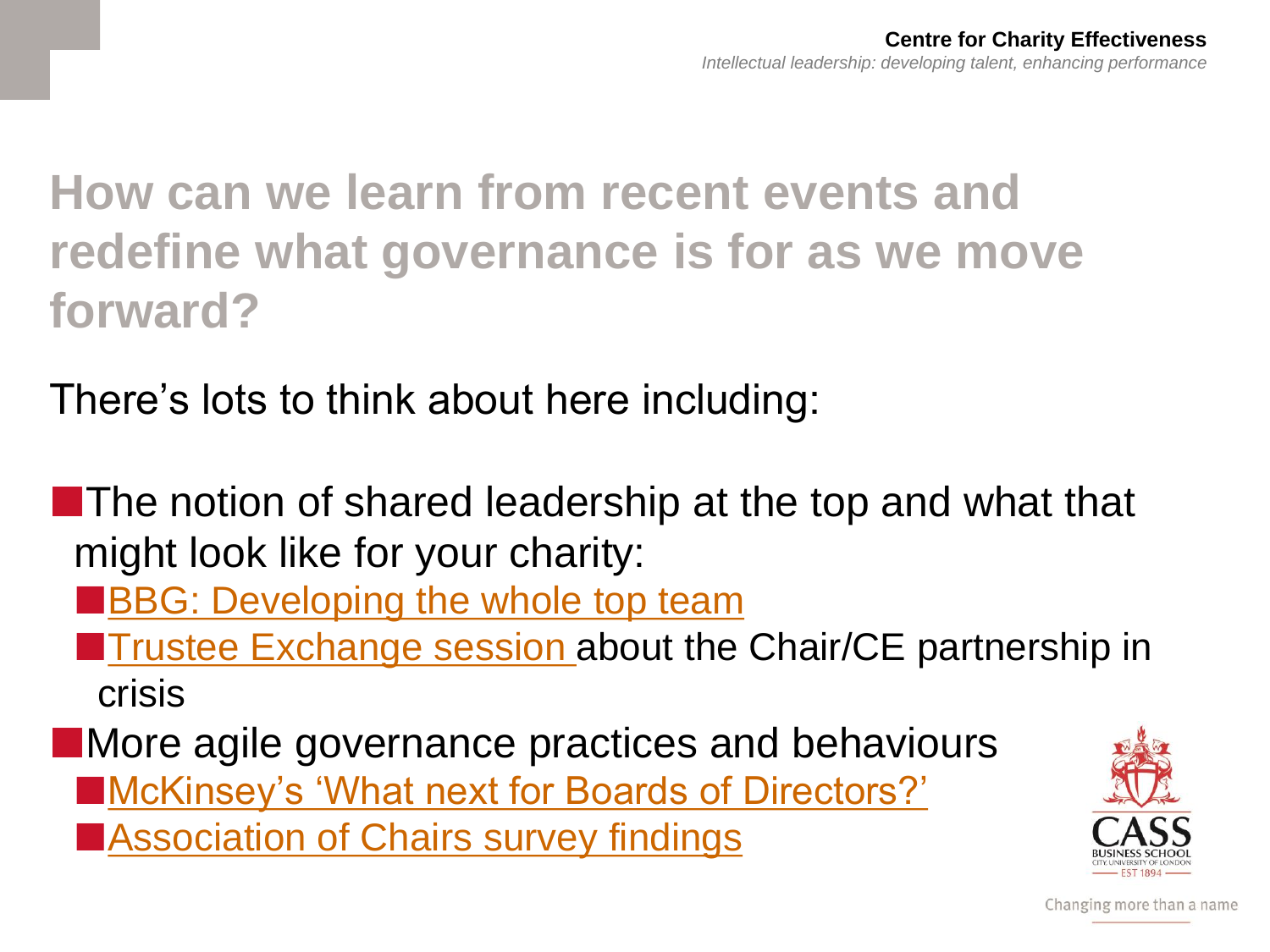# **Learning from the Trustee Exchange paper**

#### **For individuals**

- Show vulnerability, be open about how you feel, and seek support
- Think about your propensity to trust and how to build trust in others
- Maintain a sense of reality (however grim it is!)

#### For the Chair/CEO

- Work at the relationship; design it, don't leave it to chance; have stated agreements and role clarity
- Work at the ripple effect, especially across the whole top team: design it

#### For the wider organisation (everyone)

- Have a shared sense of purpose; use this to sense-make; create safe spaces for dialogue
- Reach out to others and build networks and relationships  $\bullet$
- Create habits and routines that aid reflection, encourage learning and insight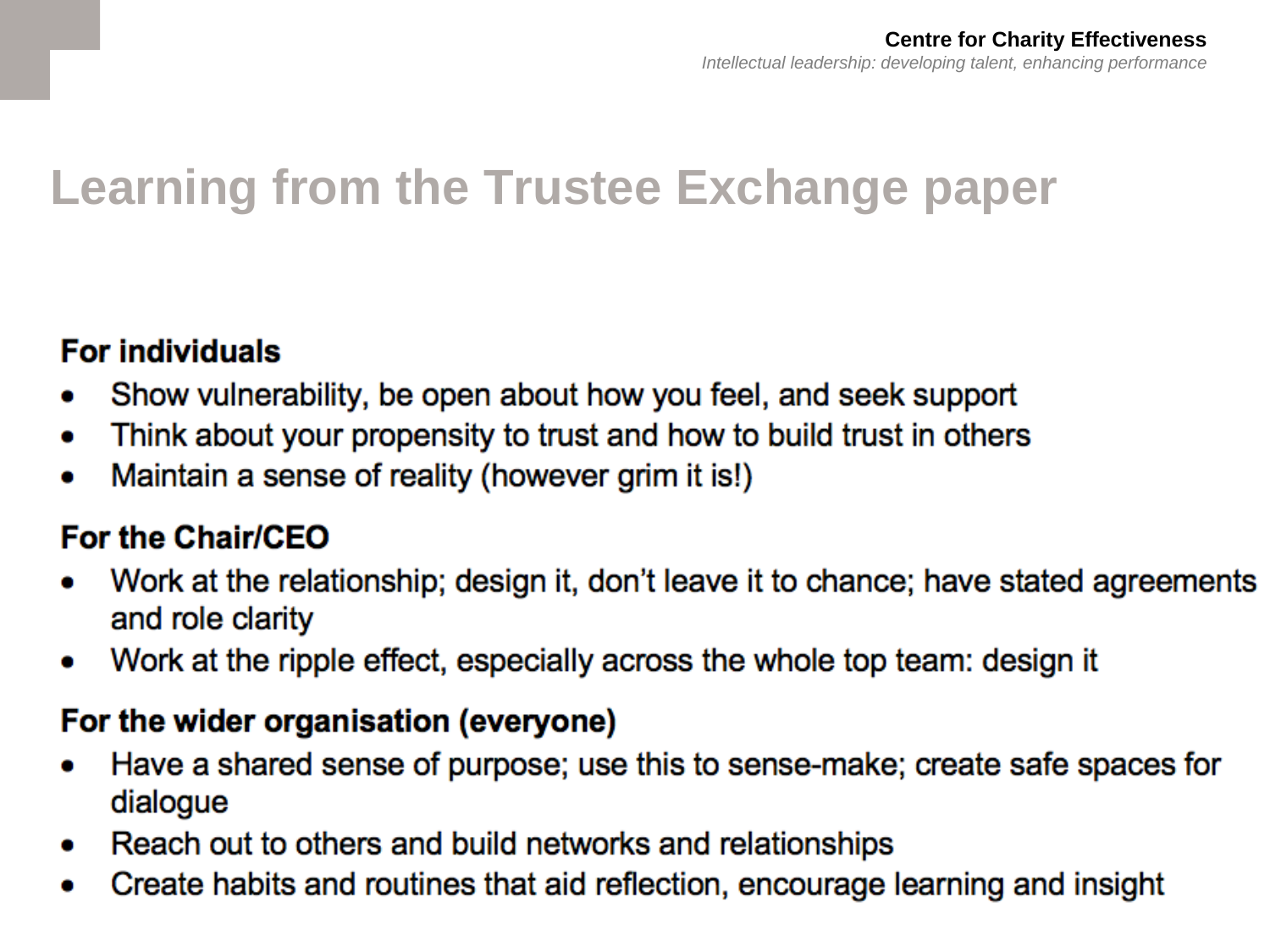# **How can we define and value our sector's leadership model?**

**Inside organisations: be really clear what leadership means** 

- tied to your Values - and live it!

[The Charity Governance Code i](https://www.charitygovernancecode.org/en/front-page)s really clear about the need to define inclusive leadership and live your beliefs

■Beyond individual organisations: actively pursue our role to facilitate change more widely; really think about how we use our power

■ACEVO have a *Privilege miniseries* with Polly Neate CEO of Shelter and Tessy Ojo CEO of The Diana Award

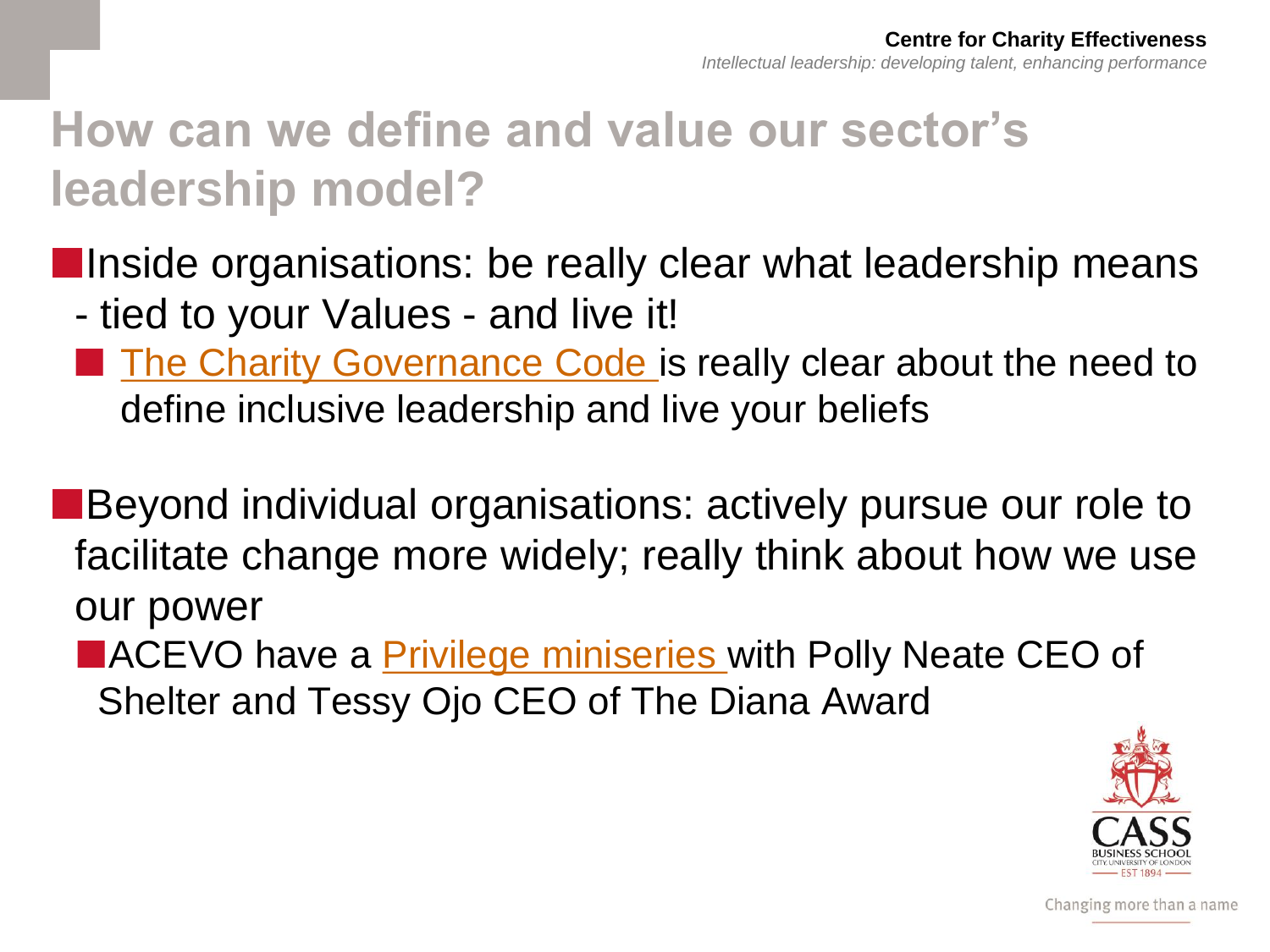# **How can we proactively bring in a range of different voices to our governance and leadership?**

We are so keen on this topic that we have built a set of online resources about including people with lived experience of your cause on your board:

■Please <u>visit the site</u> and reflect on how you might change your practice

■If you have learning to share, please Get Involved via the links scattered throughout the online resource